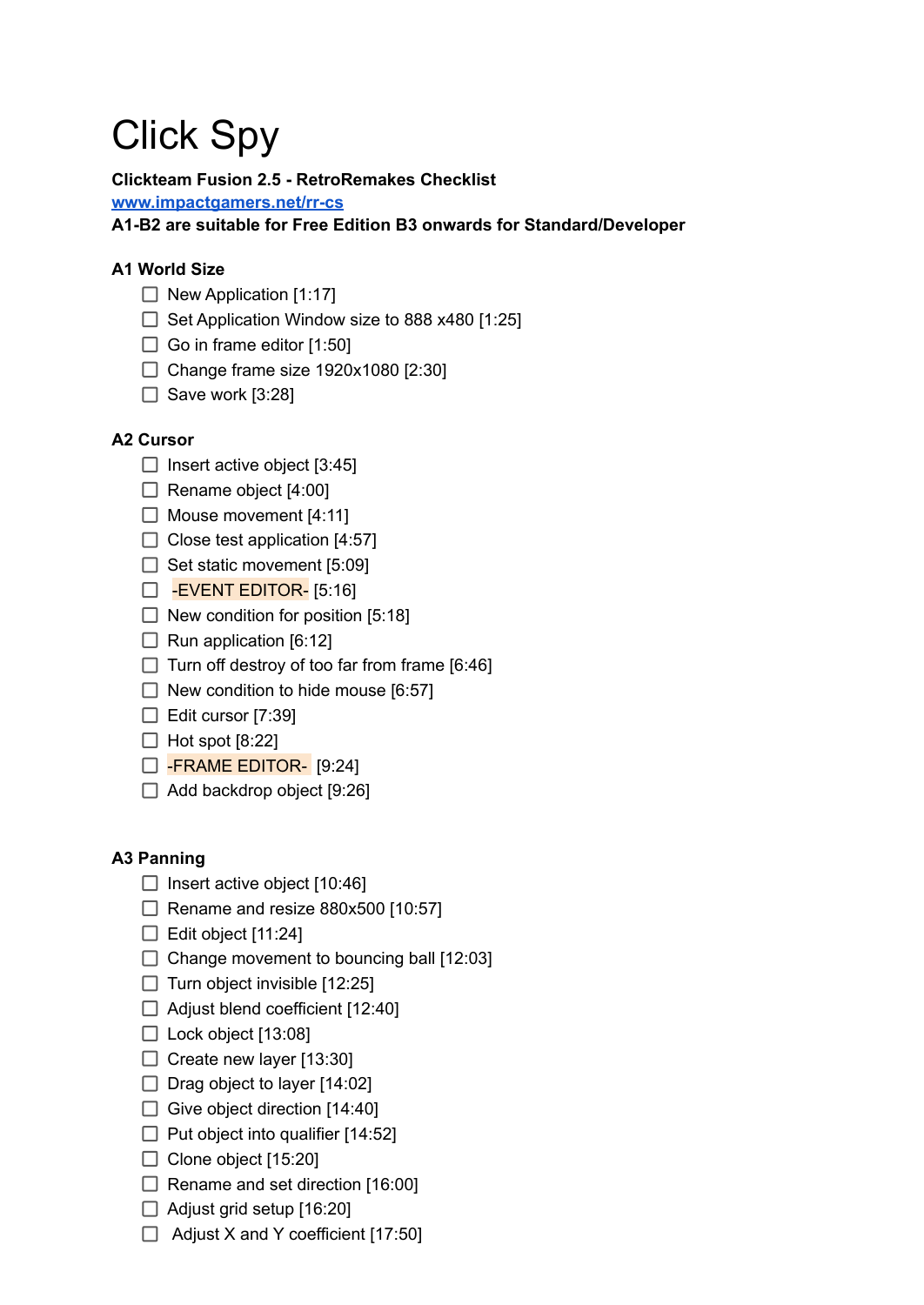- $\Box$  -EVENT EDITOR- [18:00]
- $\Box$  Add action for scrollings [18:10]
- $\Box$  New condition for mouse pointer [18:50]
- $\Box$  New condition negated [19:52]
- $\Box$  New condition test position [20:40]
- $\Box$  -FRAME EDITOR- [21:35]
- $\Box$  Add new object [21:40]
- $\Box$  Resize object [22:00]
- $\Box$  Have placed, resized and renamed the cloned objects [23:20]

#### **A4 Hide Items**

- $\Box$  Select layer [24:30]
- $\Box$  Insert new active object [24:35]
- $\Box$  Make object not visible [24:50]
- $\Box$  Edit new object [24:55]
- $\Box$  Clone placement object [25:25]
- $\Box$  Insert new active object [27:04]
- $\Box$  Change qualifier [27:20]
- Clone Object [28:02]
- $\Box$  Edit Object [28:18]
- $\Box$  -EVENT EDITOR- [29:22]
- $\Box$  Add action for loop [29:35]
- $\Box$  Add new condition for loop [29:50]
- $\Box$  Add action for order [31:08]

#### **B1 Timer**

- FRAME EDITOR- [31:30]
- $\Box$  Insert new counter object [31:34]
- $\Box$  Change counter font/color [31:55]
- $\Box$  Add initial value [32:09]
- $\Box$  -EVENT EDITOR- [32:29]
- $\Box$  New conditions for counter [32:32]
- $\Box$  New conditions for score/winning [33:39]

#### **B2 Penalty**

- $\Box$  -FRAME EDITOR- [35:00]
- $\Box$  Add new particle object [35:24]
- $\Box$  Insert physics engine [35:42]
- $\Box$  Change physics balls [36:10]
- $\Box$  Put in right layer [37:19]
- $\Box$  Move and rename particle object [37:44]
- $\Box$  Bad particle version [37:55]
- $\Box$  Add counter [38:48]
- $\Box$  -EVENT EDITOR- [39:10]
- $\Box$  Add action for creating particles [39:18]
- $\Box$  New conditions for bad particle [39:46]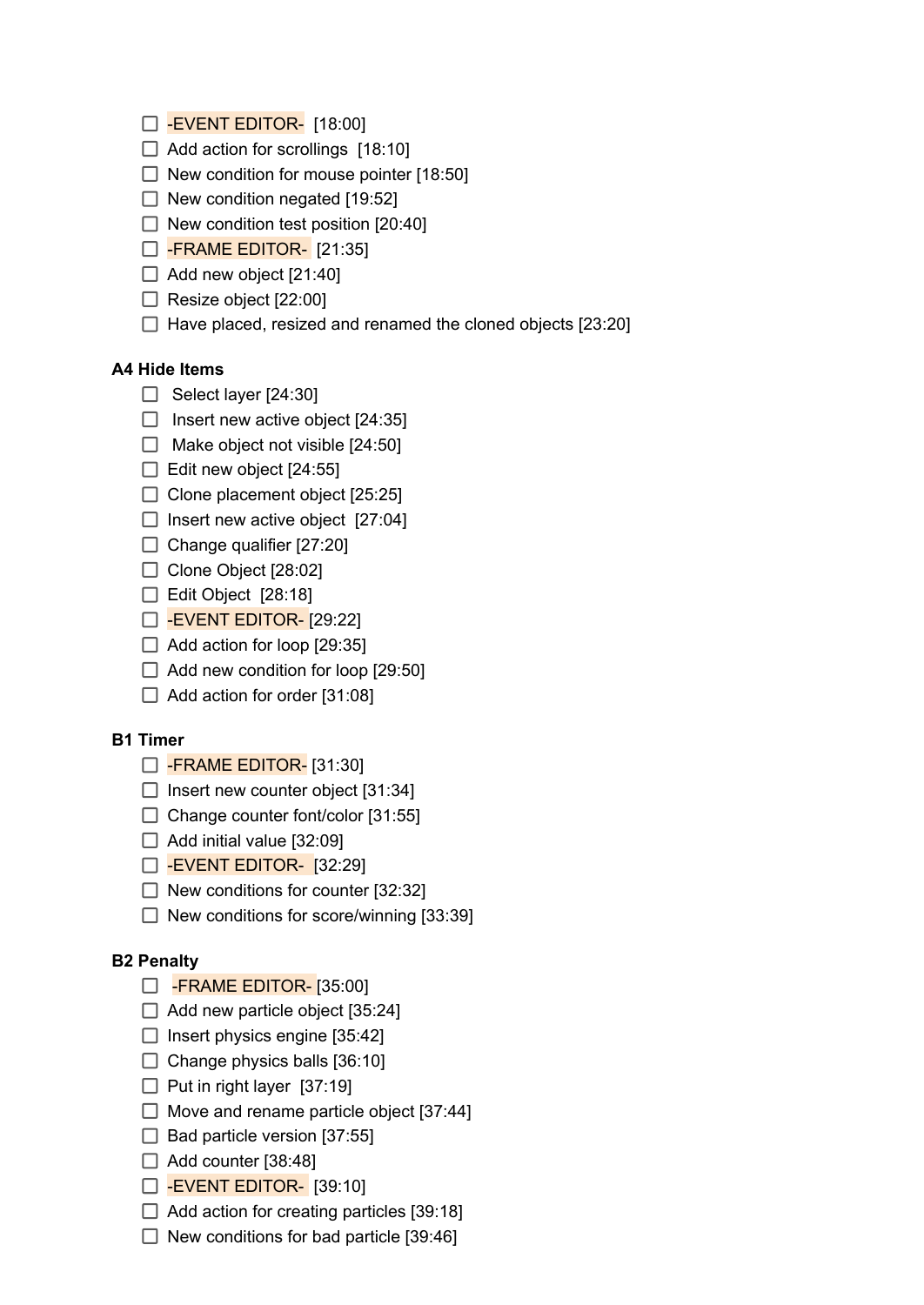#### **B3 Inventory (Full version)**

- FRAME EDITOR- [42:27]
- $\Box$  Layer 2 selected [43:22]
- $\Box$  Insert new background object [43:33]
- $\Box$  Set size of inventory bar [44:07]
- $\Box$  Set grid 5x5 [44:31]
- $\Box$  Insert new object [45:20]
- $\Box$  Add flag [46:35]
- $\Box$  -EVENT EDITOR- [46:53]
- $\Box$  Add global string [47:20]
- $\Box$  Go to event list editor [47:51]
- $\Box$  New conditions for inventory [48:23]

## **B4 Detective (Full version)**

- FRAME EDITOR- [54:09]
- $\Box$  Insert new active object [54:30]
- $\Box$  Insert new object [55:11]
- $\Box$  Edit image/ import animation [55:18]
- $\Box$  Insert new string object [55:58]
- $\Box$  Add alterable string [57:00]
- $\Box$  -EVENT EDITOR- [57:38]
- $\Box$  New condition [57:47]
- $\Box$  New condition negated [59:00]
- $\Box$  -FRAME EDITOR- [1:00:00]

#### **C1 Fixed Items (Full version)**

- $\Box$  Add flag to objects [1:01:23]
- $\Box$  Add to layer 1 [1:02:15]
- $\Box$  Place objects in game [1:02:32]
- $\Box$  -EVENT EDITOR- [1:02:44]
- $\Box$  Insert condition for flag off [1:03:15]

#### **C2 Holding Items (Full version)**

- **D** -FRAME EDITOR- [1:03:41]
- $\Box$  Insert new active object [1:03:47]
- $\Box$  Edit object [1:04:27]
- $\Box$  -EVENT EDITOR- [1:04:50]
- $\Box$  Add action [1:05:00]
- $\Box$  -FRAME EDITOR- [1:05:37]
- $\Box$  Edit hand object [1:05:40]

## **C3 Locks/Doors (Full version)**

- $\Box$  Insert new active object [1:06:17]
- $\Box$  Add qualifier [1:06:33]
- $\Box$  Edit object/ add image for open and closed [1:07:14]